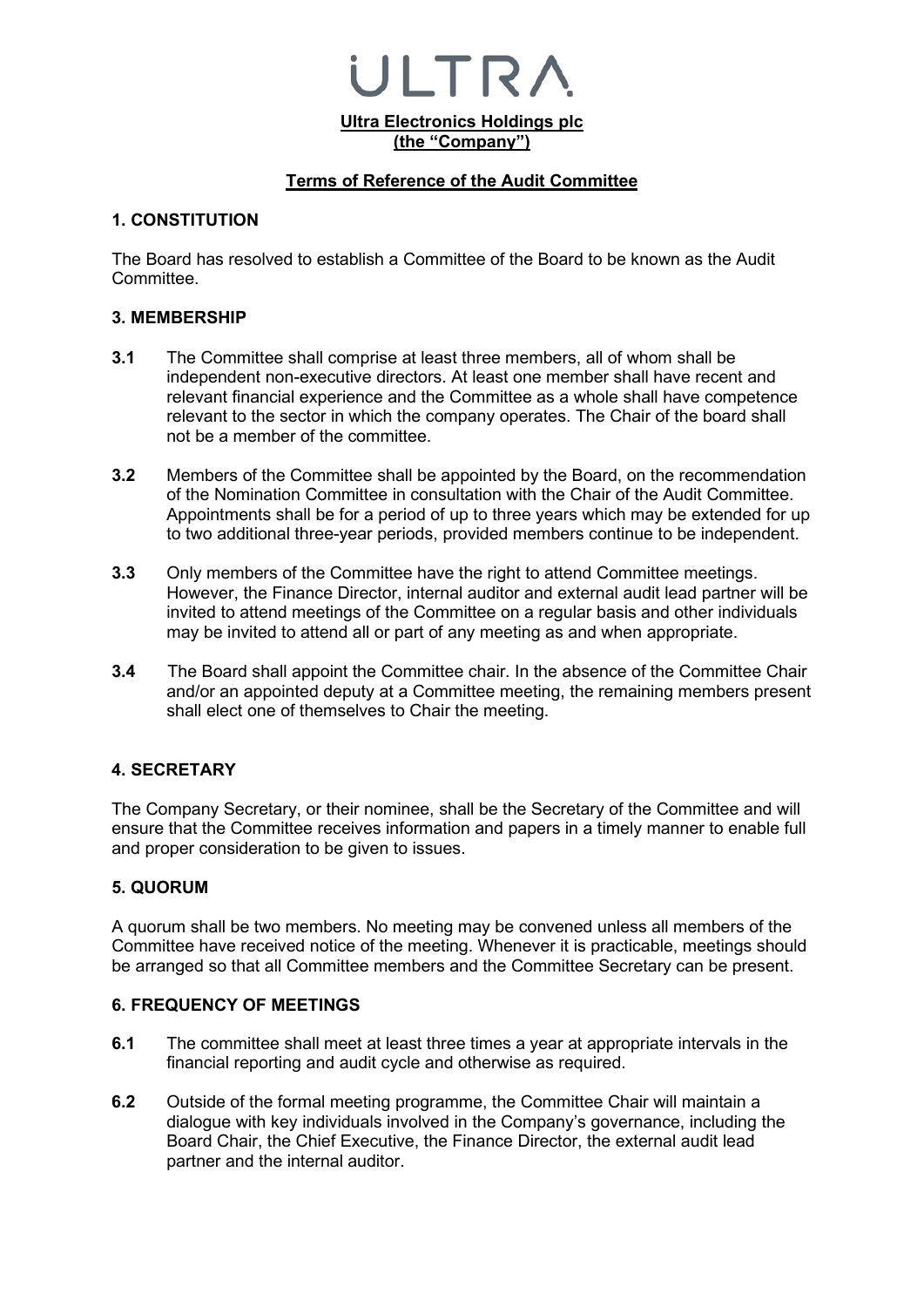#### **7. NOTICE OF MEETINGS**

- **7.1** Meetings of the Committee shall be called by the Secretary of the Committee at the request of the Committee Chair or any of its members, or at the request of the external audit lead partner or the internal auditor if they consider it necessary.
- **7.2** Unless otherwise agreed by all members of the Committee, notice of each meeting confirming the venue, time and date together with an agenda of items to be discussed, shall be forwarded to each member of the Committee and any other person required to attend no later than five working days before the date of the meeting. Supporting papers shall be sent to Committee members and to other attendees as appropriate, at the same time.

#### **8. MINUTES OF MEETINGS**

- **8.1** The Secretary shall minute the proceedings and decisions of all Committee meetings, including recording the names of those present and in attendance.
- **8.2** Draft Committee minutes shall be agreed with the Committee Chair and then circulated promptly to all Committee members. Once approved, the minutes shall be circulated to all other Board members unless it would be inappropriate to do so in the opinion of the Committee Chair.

### **9. ENGAGMENT WITH SHAREHOLDERS**

The Committee Chair should attend the annual general meeting to answer shareholder questions on the Committee's activities. In addition the Committee Chair should seek engagement with shareholders on significant matters related to the committee's areas of responsibility[, if appropriate or if requested by a major shareholder].

### **10. DUTIES**

The Committee should have oversight of the group as a whole and, unless required otherwise by regulation carry out the duties below for the parent company, major subsidiary undertakings and the group as a whole, as appropriate:

#### **10.1 Financial Reporting**

- **10.1.1** The Committee shall monitor the integrity of the financial statements of the Company, including its annual and half-yearly reports, preliminary announcements, and any other formal statements relating to its financial performance, and review and report to the board on significant financial reporting issues and judgements which those statements contain having regard to matters communicated to it by the auditor.
- **10.1.2** In particular, the Committee shall review and challenge where necessary: 10.1.2.1 the application of significant accounting policies and any changes to them;

10.1.2.2 the methods used to account for significant or unusual transactions where different approaches are possible;

10.1.3.3 whether the Company has followed appropriate accounting standards and made appropriate estimates and judgements, taking into account the external auditor's views on the financial statements;

10.1.3.4 the clarity and completeness of disclosures in the Company's financial reports and the context in which statements are made; and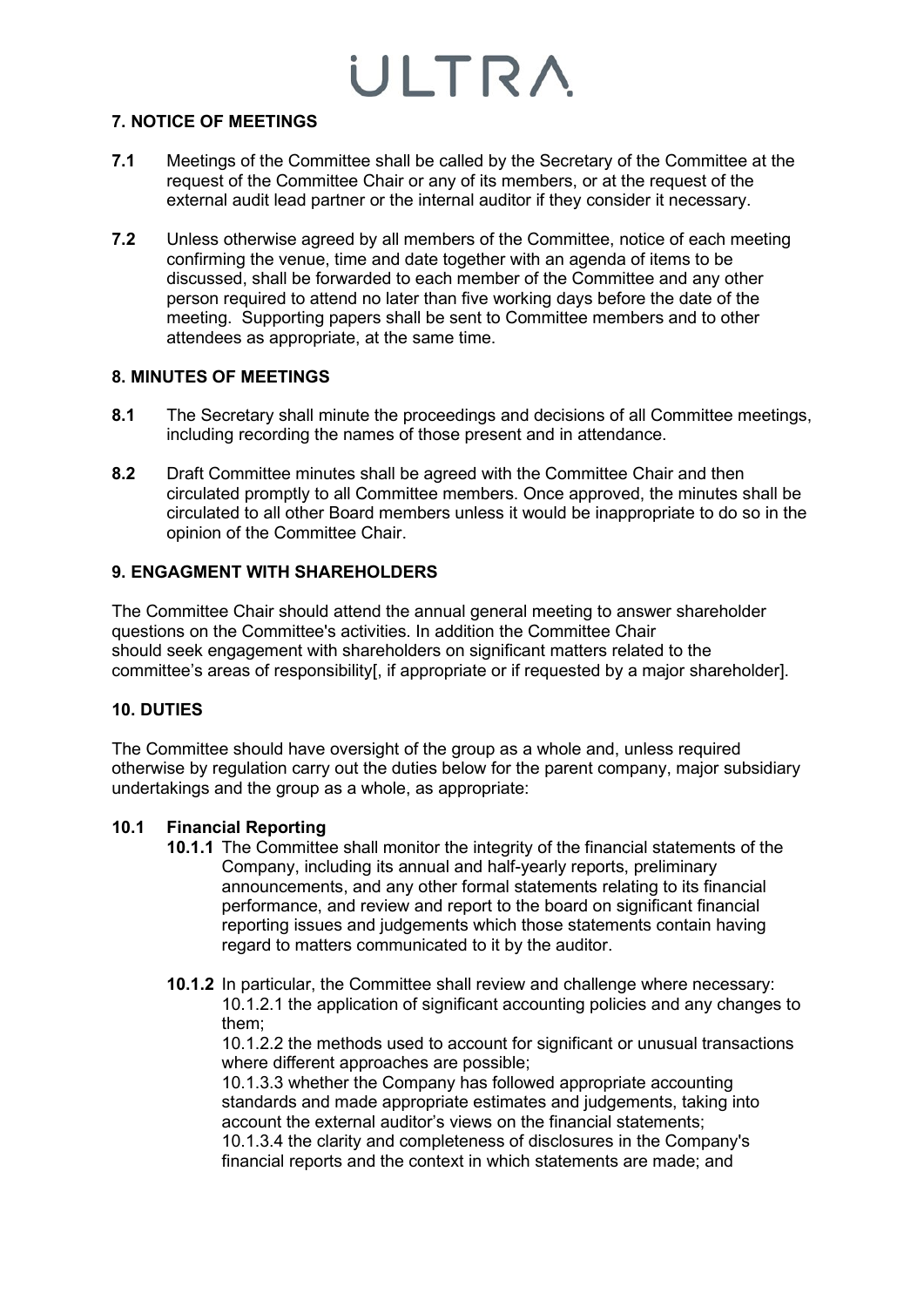10.1.3.5 all material information presented with the financial statements, including the strategic report and the corporate governance statements relating to the audit and to risk management.

- **10.1.3** The Committee shall review any other statements requiring Board approval which contain financial information first, where to carry out a review prior to board approval would be practicable and consistent with any prompt reporting requirements under any law or regulation including the Listing Rules, Prospectus Rules and Disclosure Guidance and Transparency Rules sourcebook.
- **10.1.4** Where the Committee is not satisfied with any aspect of the proposed financial reporting by the Company, it shall report its views to the Board.

### **10.2 Narrative Reporting**

**10.2.1** Where requested by the Board, the Committee shall review the content of the annual report and accounts and advise the Board on whether, taken as a whole, it is fair, balanced and understandable and provides the information necessary for shareholders to assess the Company's performance, business model and strategy and whether it informs the Board's statement in the annual report on these matters that is required under the Code.

#### **10.3 Internal Controls and Risk Management Systems**

The Committee shall:

- **10.3.1** keep under review the company's internal financial controls systems that identify, assess, manage and monitor financial risks, and other internal control and risk management systems;
- **10.3.2** review and approve the statements to be included in the annual report concerning internal controls, risk management, including the assessment of principal risks and emerging risks, and the viability statement;

### **10.4 Compliance, Speaking-Up and Fraud**

The Committee shall annually:

- **10.4.1** review the adequacy and security of the Company's arrangements for its employees, contractors and external parties to raise concerns, in confidence, about possible wrongdoing in financial reporting or other matters. The Committee shall ensure that these arrangements allow proportionate and independent investigation of such matters and appropriate follow-up action;
- **10.4.2** review the Company's procedures for detecting fraud; and
- **10.4.3** review the Company's systems and controls for the prevention of bribery and receive reports on non-compliance.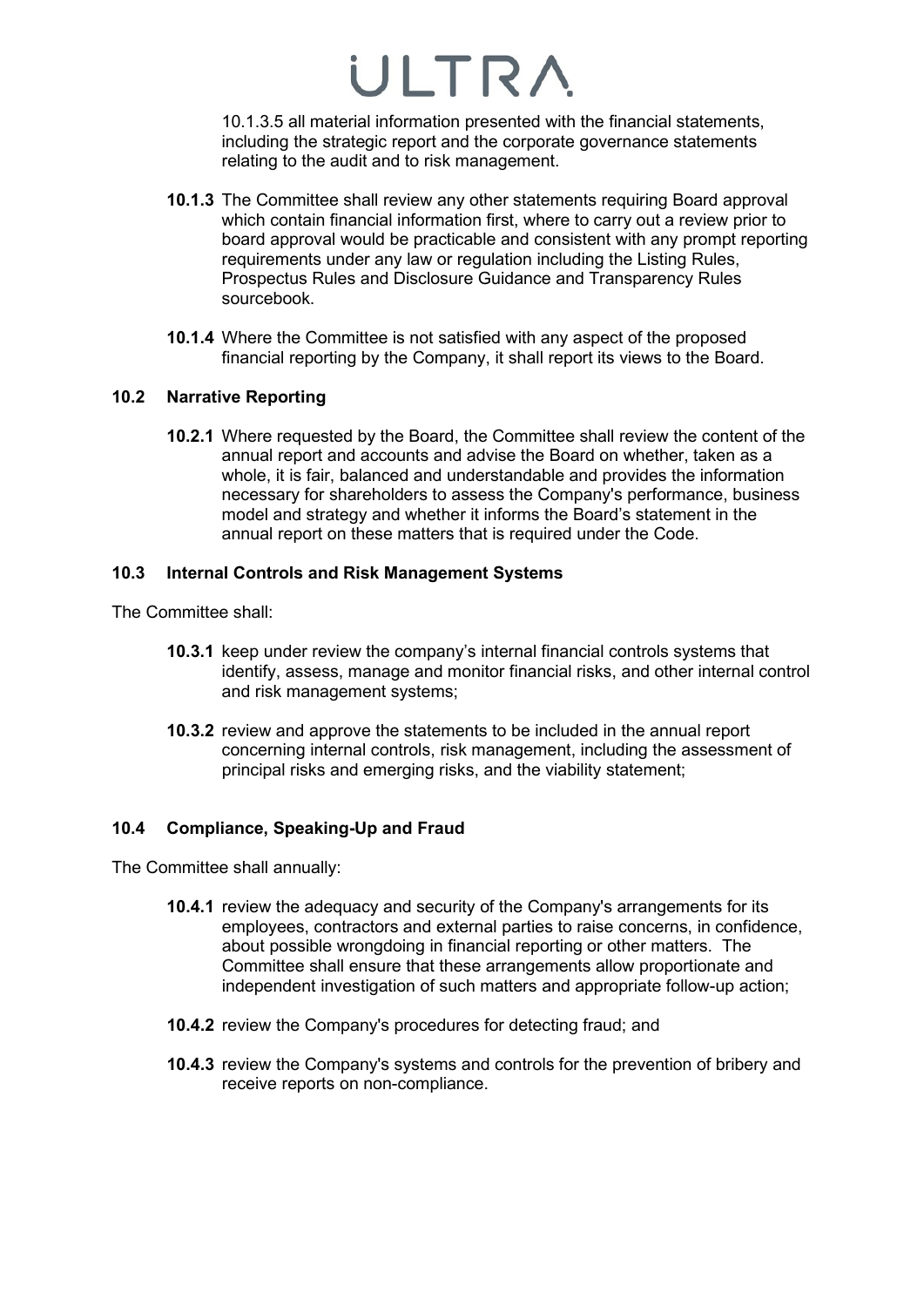#### **10.5 Internal Audit**

The Committee shall:

- **10.5.1** approve the appointment or termination of the internal suditor;
- **10.5.2** review and approve the role and mandate of internal audit, monitor and review the effectiveness of its work, and annually approve the internal audit charter ensuring it is appropriate for the current needs of the organisation;
- **10.5.3** review and approve the annual internal audit plan to ensure it is aligned to the key risks of the business, and receive regular reports on work carried out;
- **10.5.4** ensure internal audit has unrestricted scope, the necessary resources and access to information to enable it to fulfil its mandate, ensure there is open communication between different functions and that the internal audit function evaluates the effectiveness of these functions as part of its internal audit plan, and ensure that the internal audit function is equipped to perform in accordance with appropriate professional standards for internal auditors;
- **10.5.5** ensure the internal auditor has direct access to the Chair of the Board and to the Committee Chair, providing independence from the Executive and accountability to the Committee;
- **10.5.6** carry out an annual assessment of the effectivesness of the internal audit function and as part of that assessment:

10.5.6.1 meet the internal auditor without the presence of management to discuss the effectiveness of the function;

10.5.6.2 review and assess the annual internal audit work plan;

10.5.6.3 receive a report on the results of the internal auditor's work;

10.5.5.4 determine whether it is satisfied that the quality, experience and expertise of internal audit is appropriate for the business; and

10.5.5.5 review the actions taken by management to implement the recommendations of internal audit and to support the effective working of the internal audit function;

- **10.5.7** monitor and assess the role and effectiveness of the internal audit function in the overall context of the company's risk management system and the work of compliance, finance and the external auditor;
- **10.5.8** consider whether an independent, third party review of processes is appropriate.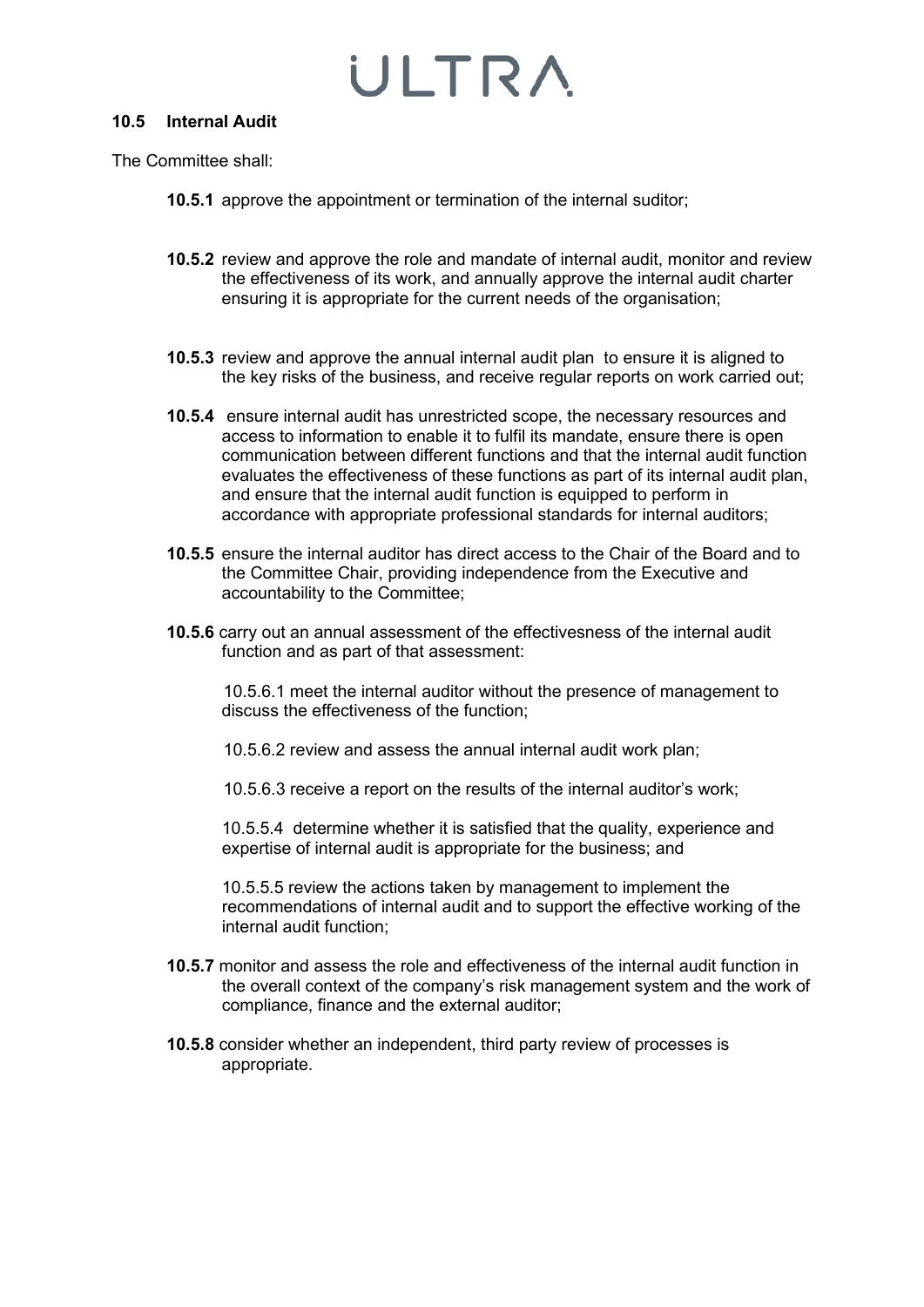#### **10.6 External Audit**

The Committee shall:

- **10.6.1** consider and make recommendations to the Board, to be put to shareholders for approval at the AGM, in relation to the appointment, re-appointment and removal of the Company's external auditor.
- **10.6.2** develop and oversee the selection procedure for the appointment of the audit firm in accordance with applicable Code and regulatory requirements, ensuring that all tendering firms have access to all necessary information and individuals during the tendering process;
- **10.6.3** if an external auditor resigns, investigate the issues leading to this and decide whether any action is required;
- **10.6.4** oversee the relationship with the external auditor. In this context the Committee shall

10.6.4.1 approve their remuneration, including both fees for audit and nonaudit services, and ensure that the level of fees is appropriate to enable an effective and high-quality audit to be conducted;

10.6.4.2 approve their terms of engagement, including any engagement letter issued at the start of each audit and the scope of the audit;

- **10.6.5** assess annually the external auditor's independence and objectivity taking into account relevant UK law, regulation, the Ethical Standard and other professional requirements and the relationship with the auditor as a whole, including any threats to the auditor's independence and the safeguards applied to mitigate those threats including the provision of any non-audit services;
- **10.6.6** satisfy itself that there are no relationships between the auditor and the Company (other than in the ordinary course of business) which could adversely affect the auditor's independence and objectivity;
- **10.6.7** agree with the Board a policy on the employment of former employees of the Company's auditor, taking into account the Ethical Standard and legal requirements, then monitoring the application of this policy;
- **10.6.8** monitor the auditor's processes for maintaining independence, its compliance with relevant UK law, regulation, other professional requirements and the Ethical Standard, including the guidance on the rotation of audit partner and staff;
- **10.6.9** monitor the level of fees paid by the company to the external auditor compared to the overall fee income of the firm, office and partner and assess these in the context of relevant legal, professional and regulatory requirements, guidance and the Ethical Standard;
- **10.6.10** assess annually the qualifications, expertise and resources and independence of the auditor and the effectiveness of the audit process, which includes a report from the external auditor on their own internal quality procedures;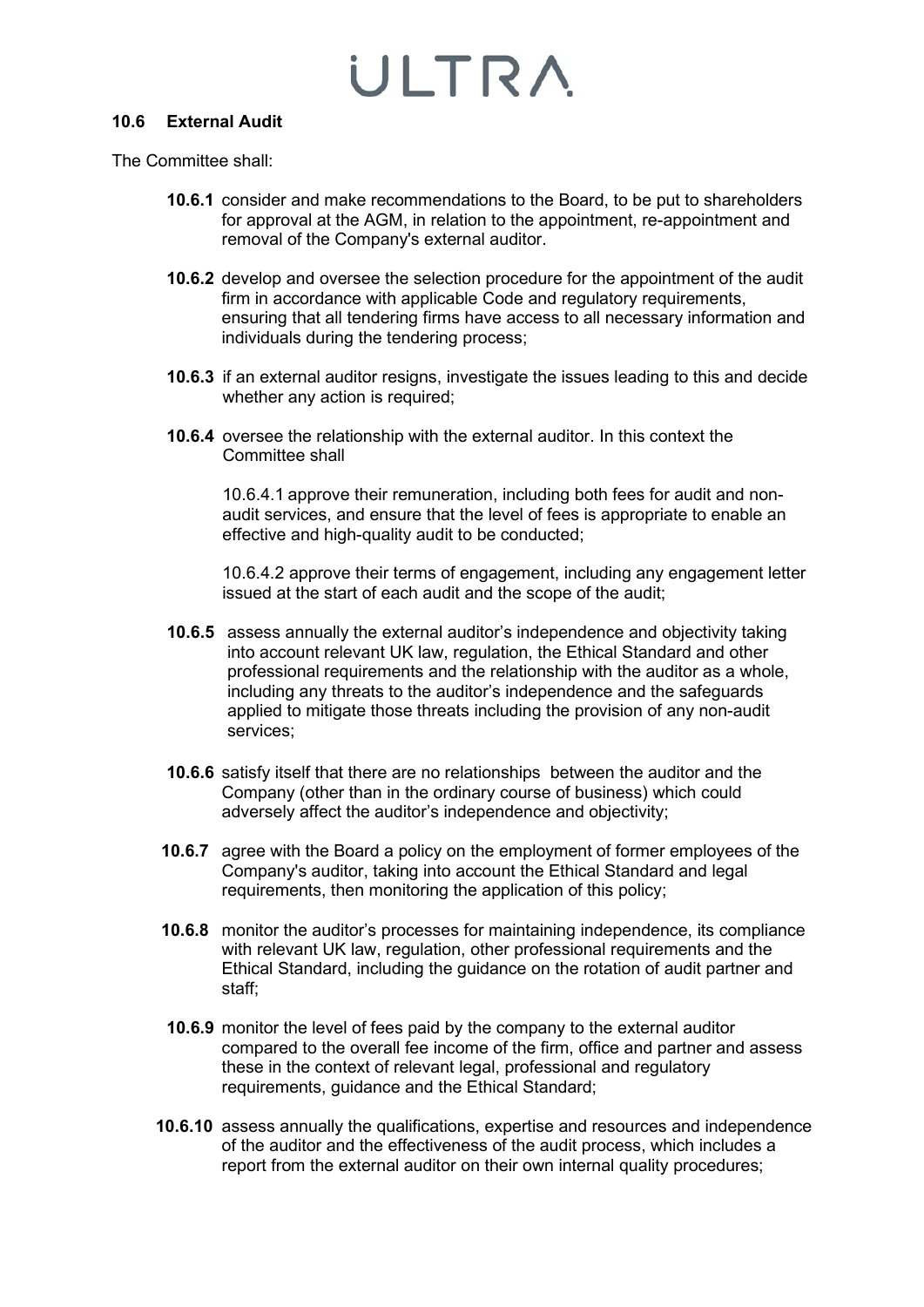- **10.6.11** seek to ensure co-ordination with activities of the Internal Auditor.
- **10.6.12** evaluate the risks to the quality and effectiveness of the financial reporting process in the light of the external auditor's communications with the committee;
- **10.6.13** develop and recommend to the board the company's formal policy on the provision of non-audit services by the auditor, including approval of non-audit services by the committee and specifying the types of non-audit service to be pre-approved, and assessment of whether non-audit services have a direct or material effect on the audited financial statements. The policy should include consideration of the following matters:

10.6.13.1 the threats to independence and objectivity of the external auditor and any safeguards in place;

10.6.13.2 the nature of the non-audit services

10.6.13.3 whether the external audit firm is the most suitable supplier of the non-audit service;

10.6.13.4 the fees for the non-audit services, both individually and in aggregate, relative to the audit fee; and

10.6.13.5 the criteria governing compensation.

- **10.6.14** meet regularly with the external auditor, including once at the planning stage before the audit and once after the audit at the reporting stage and, at least once a year, meet with the external auditor without management being present to discuss the auditor's remit and any issues arising from the audit;
	- **10.6.15** discuss with the external auditor the factors that could affect audit quality and review and approve the annual audit plan and ensure that it is consistent with the scope of the audit engagement having regard to the seniority, expertise and experience of the audit team;
	- **10.6.16** review the findings of the audit with the external auditor. This shall include, but is not limited to, the following:
		- a discussion of any major issues which arose during the audit;
		- the auditor's explanation of how the risks to audit quality were addressed;
		- any accounting and audit judgements;
		- the auditor's view of their interactions with senior management; and
		- levels of errors identified during the audit process.
- **10.6.17** review any representation letter(s) requested by the external auditor before it is (they are) signed by management;
- **10.6.18** review the management letter and management's response to the auditor's findings and recommendations; and
- **10.6.19** review the effectiveness of the audit process, including an assessment of the quality of the audit, the handling of key judgements by the auditor, and the auditor's response to questions from the committee.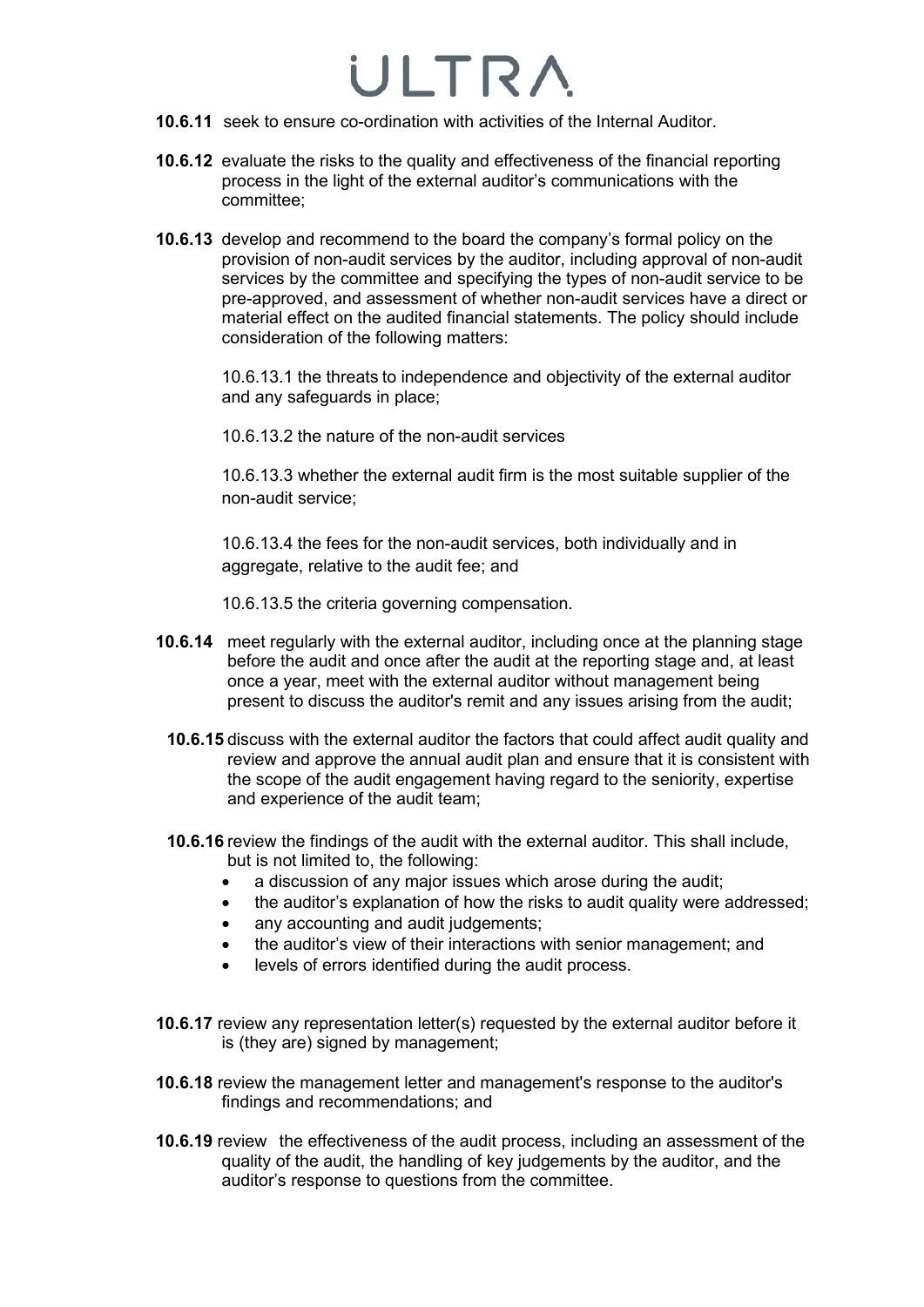#### **11. REPORTING RESPONSIBILITIES**

- **11.1** The Committee Chair shall report formally to the Board on its proceedings after each meeting on all matters within its duties and responsibilities and shall also formally report to the Board on how it has discharged its responsibilities. This report shall include:
	- **11.1.1** the significant issues that it considered in relation to the financial statements (required under paragraph 10.1.1) and how these were addressed;
	- **11.1.2** its assessment of the effectiveness of the external audit process (required under paragraph 10.6.10.) the approach taken to the appointment or reappointment of the external auditor, length of tenure of audit firm, when a tender was last conducted and advance notice of any retendering plans;and
	- **11.1.3** any other issues on which the Board has requested the Committee's opinion.
- **11.2** The Committee shall make whatever recommendations to the Board it deems appropriate on any area within its remit where action or improvement is needed.
- **11.3** The Committee shall compile a report on its activities to be included in the Company's annual report. The report should describe the work of the audit committee, including:
	- **11.3.1** the significant issues that the committee considered in relation to the financial statements and how these issues were addressed;
	- **11.3.2** an explanation of how the committee has assessed the independence and effectiveness of the external audit process and the approach taken to the appointment or reappointment of the external auditor, information on the length of tenure of the current audit firm, when a tender was last conducted and advance notice of any retendering plans;
	- **11.3.3** an explanation of how auditor independence and objectivity are safeguarded if the external auditor provides non-audit services, having regard to matters communicated to it by the auditor and all other information requirements set out in the Code.
- **11.4** In compiling the reports referred to in 11.1 and 11.3, the Committee should exercise judgement in deciding which of the issues it considers in relation to the financial statements are significant, but should include at least those matters that have informed the Board's assessment of whether the Company is a going concern and the inputs to the Board's viability statement. The report to shareholders need not repeat information disclosed elsewhere in the annual report and accounts, but could provide cross-references to that information.

#### **12. OTHER MATTERS**

The Committee shall:

**12.1** have access to sufficient resources in order to carry out its duties, including access to the company secretariat for assistance as required;